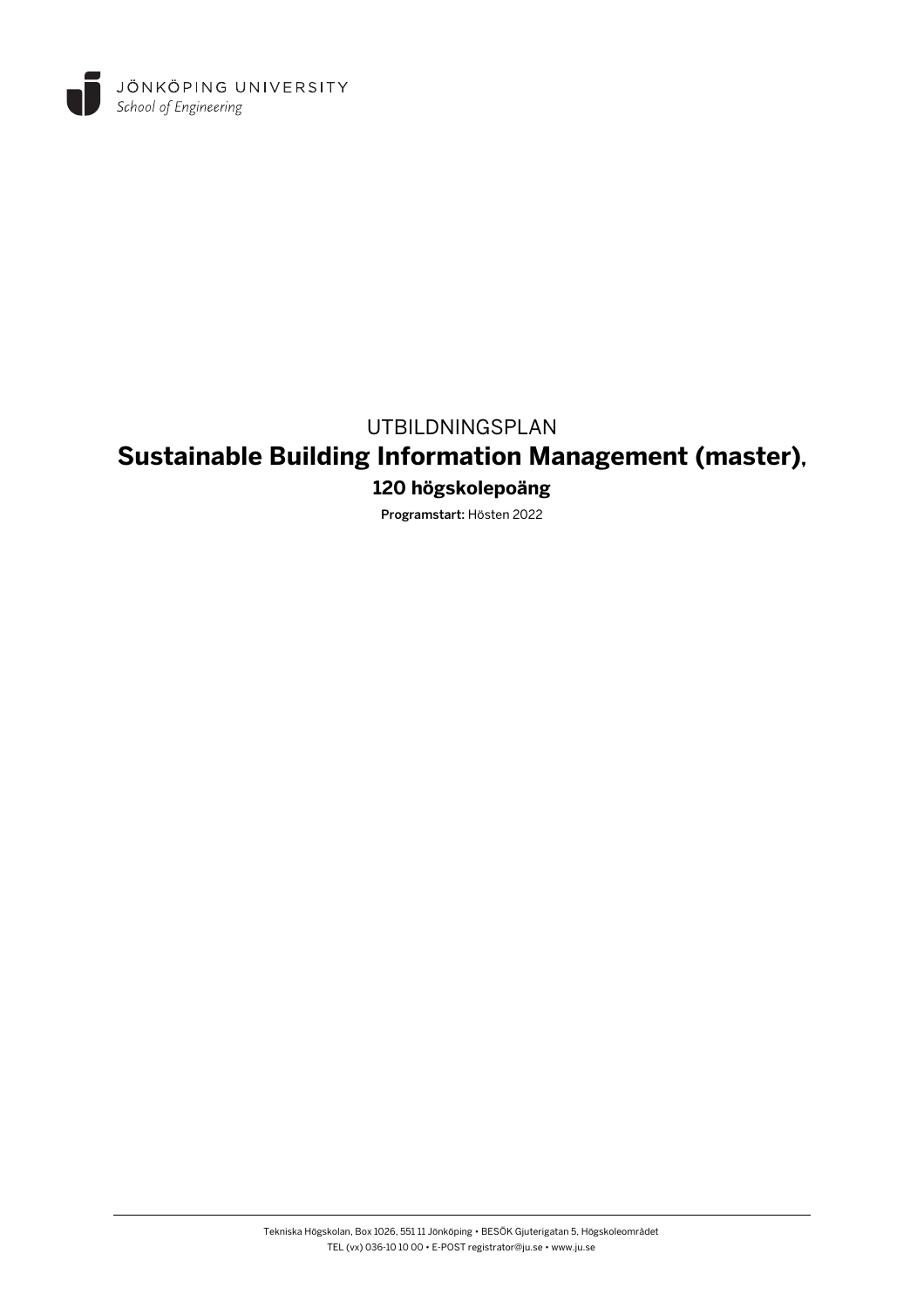

## UTBILDNINGSPLAN **Sustainable Building Information Management (master), 120 högskolepoäng**

Sustainable Building Information Management (master), 120 credits

| <b>Programkod:</b> TASB2        |                                     | Programstart:                   | Hösten 2022 |
|---------------------------------|-------------------------------------|---------------------------------|-------------|
|                                 | <b>Fastställd av:</b> VD 2022-03-01 | Utbildningsnivå: Avancerad nivå |             |
| <b>Reviderad av: 2022-03-01</b> |                                     |                                 |             |
| <b>Version:</b>                 | $\sim$ 1.000 $\sim$                 |                                 |             |

#### Examensbenämning

Teknologie Masterexamen med huvudområdet Bebyggd miljö, inriktning Sustainable Building Information Management

Degree of Master of Science (120 credits) with a major in Built Environment, specialisation in Sustainable Building Information Management

## Programbeskrivning

#### Background

The built environment sector is the largest sector in most countries, and it is responsible for the realization of complex and individualized products that constitute the built environment itself, i.e. urban areas, buildings, lighting systems, infrastructure, etc.

The construction sector is a key factor in the process of creating sustainable value, both for the end-user's wellbeing and for the entire society. The building and construction sector is a key area that has significant impacts on economy and environment. According to recently published research studies, this sector contributes to the economy (about 9% of the EU's Gross Domestic Product (GDP)), provides direct and indirect job opportunities (18 million direct jobs at the EU) and satisfies the people's needs for buildings and facilities. Moreover, this sector is one of the main consumers of resources such as raw materials, and energy.

Digitalization in the built environment has boosted major developments and new applications such as Building Information Models (BIM), Parametric Design, Digital Twins and Geographic Information Systems (GIS) have created the prerequisites for an industrialized construction process. The industrialized, digital, and therefore optimized process will lead to sustainability by, among the others, reducing time, costs, optimizing the use material and energy consumption. Moreover, in the era of digitalization, much of the product development is done on digital models that, through analysis and simulations, enable elaborate predictions of the product's behaviour in all phases of its life cycle. Digitalization has led to both optimized products with better performances and shorter development times yet reducing the environmental impact and still allowing products' customization to better meet the end-user's needs.

Traditionally, BIM has been an acronym for Building Information Model (or Modelling). However, with the increase of awareness about the use of the embedded information's potential, the focus moved from the model to the process where models are developed and used, and the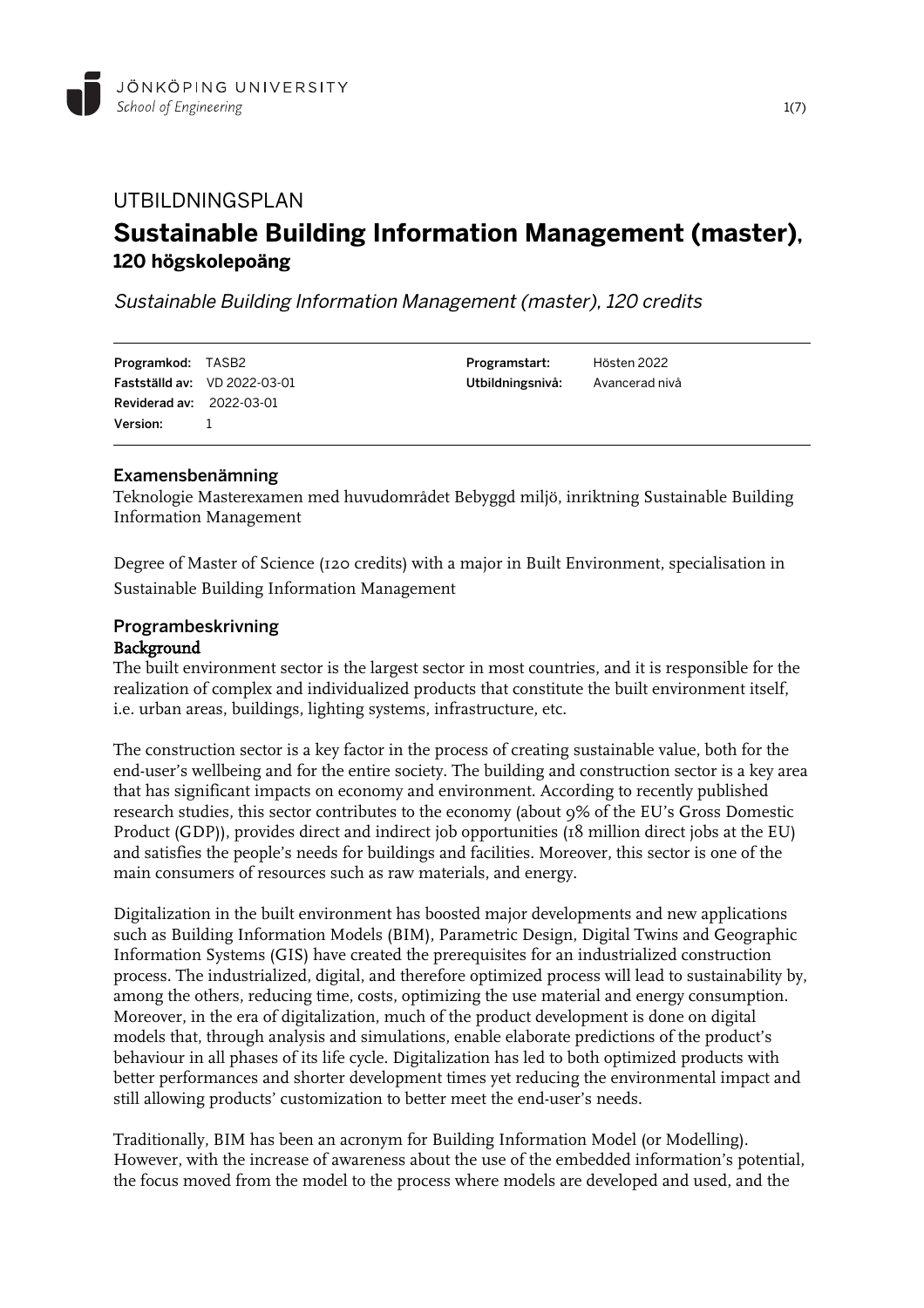meaning of BIM changed from Building Information Model or Building Information Method to Building Information Management. Today it is commonly accepted that successful use of BIM can only be understood if it is part of a system where interactions among technology, people and the organizational context are considered.

#### **Objectives**

The above-described development has triggered a need for engineers who have specialist knowledge concerning the complexity of the built environment, and the implementation of digital technologies in the construction and product realization process. The master's programme in Sustainable Building Information Management (SUS BIM) aims to provide a response to this need. The objective of the program is to provide the students with knowledge, skills and experience needed to develop, use and manage efficient product realization processes supported by digital technologies for the built environment sector. This includes modelling, simulation, analysis, optimization, visualization, sharing, communicating, organizing, and managing processes for digitally driven (sustainable-) value creation.

Graduates from the SUS BIM programme will enable changes and support businesses and organizations in integrating the different product and production chain's steps as well as supply the companies with expertise and strategies to be competitive both locally and globally.

#### Post-graduation employment areas

After completing the SUS BIM programme, graduates will be qualified for strategic positions in private and public companies involved at any stage of the construction sector. Graduates' knowledge, skills, and experiences in the digital management of built environment's related information and process will enhance existing and create new career paths for young professionals, e.g., as a BIM engineer, BIM coordinator and BIM manager, Change manager, Digital coach. Many of these new roles are now considered key positions at several companies.

The programme also serves as a preparation for scientific research, qualifying graduates for enrolment as Ph. D. students at universities or research institutes. Suitable research areas include applications related to the different aspects of the Built Environment, BIM, GIS, Parametric Design, organization and management, modelling, simulation, optimization, virtual reality, augmented reality, product development, additive manufacturing, Smart buildings and cities, etc.

#### Programme Supportive Research

With the establishment of the areas of excellence Well-being and performance in buildings through lighting and Digitally driven development and the built environment sector, the department of Construction Engineering and Lighting Science claimed the need of a new field of study for both 2nd and 3rd cycle education.

Research in the subject area Built Environment includes methods and techniques for an integrated view of the (industrial) product realisation of complex products and services. The research within the area focusses on utilisation and maintenance of the built environment to increase socio-technological value for stakeholders including health and well-being and sustainable development. Within this subject area, digital support of various kinds, such as simulation, optimisation, and planning, as well as environmental psychology assessment, are essential for the (virtual) development and verification of products and services. Considering the extended lifespan and the high individuality of the product or service, interaction with a digital version of the product as well as digital transformation of the field can be cost-effective, behaviour-revealing, and sustainable. Challenges to be faced throughout this revolution are digital disruptions or change processes due to the role of digitalization in collaborative innovations that transform business relationships in construction.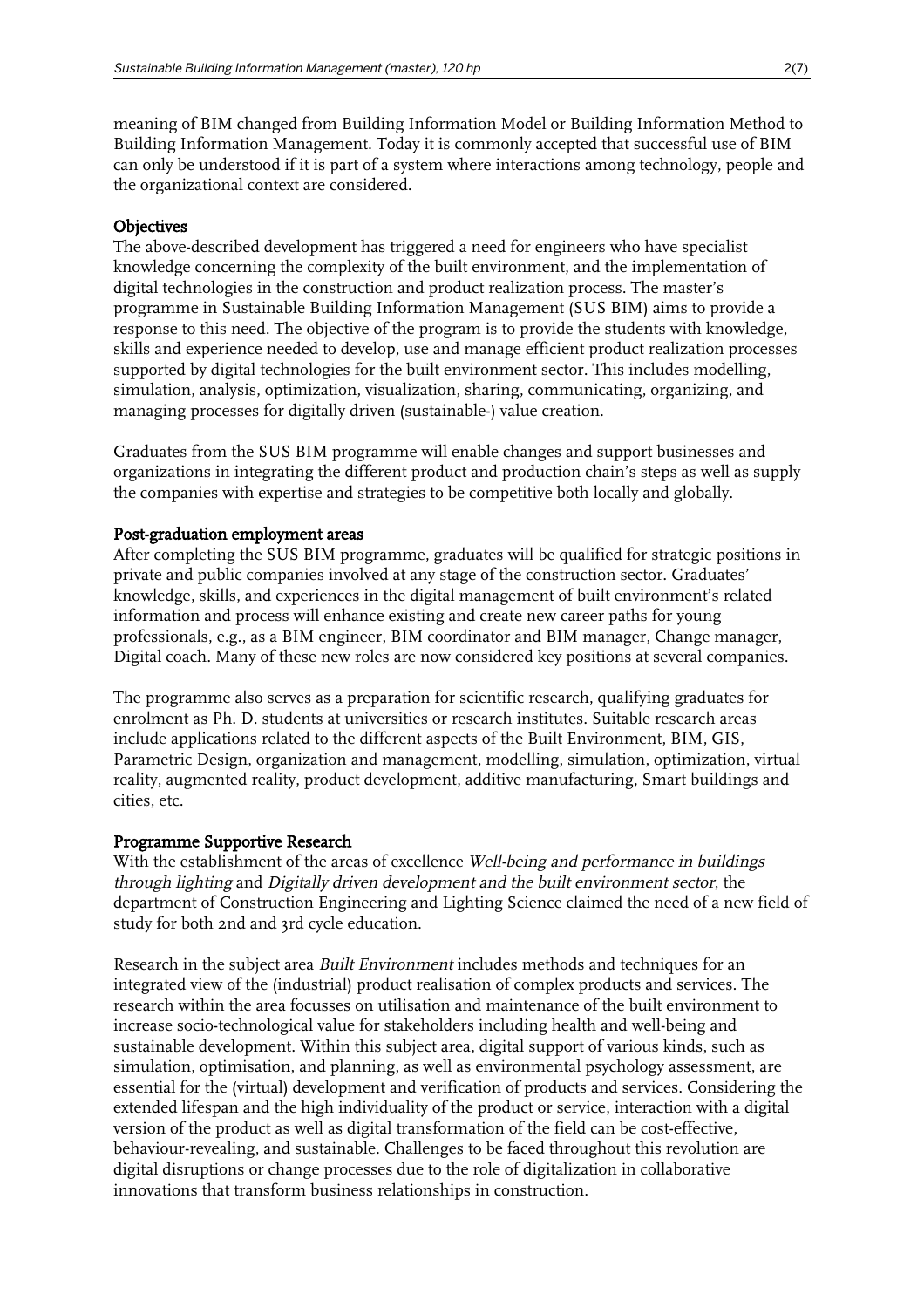#### Education concept at the School of Engineering

All degree programmes at the School of Engineering at Jönköping University (JTH) follow an education concept. The concept consists of several aspects that must be included in the programmes in order to guarantee quality and appeal as well as their ability to create professionally skilled, in-demand students. The concept places special emphasis on collaboration with industry and internationalisation as two essential tools to develop successful programmes and to attract national and international applicants. Furthermore, all the master's programmes offered by the School of Engineering follow common guidelines that indicate the number of credits per each course (7,5, 15 or 30), the need of cross disciplines courses, and the Industrial Placement Course as mandatory or elective.

#### Mål

After the completion of the programme, students must meet the intended learning outcomes, as described in The Higher Education Ordinance by Degree of Master (1-9), and also the intended learning outcome, as described by JTH:

#### Common learning outcomes

#### Knowledge and Understanding

1. demonstrate knowledge and understanding in the main field of study, including both broad knowledge of the field and a considerable degree of specialised knowledge in certain areas of the field as well as insight into current research and development work

2. demonstrate specialised methodological knowledge in the main field of study

#### Competence and Skills

3. demonstrate the ability to critically and systematically integrate knowledge and analyse, assess and deal with complex phenomena, issues and situations even with limited information

4. demonstrate the ability to identify and formulate issues critically, autonomously and creatively as well as to plan and, using appropriate methods, undertake advanced tasks within

predetermined time frames and so contribute to the formation of knowledge as well as the ability to evaluate this work

5. demonstrate the ability in speech and writing both nationally and internationally to clearly report and discuss his or her conclusions and the knowledge and arguments on which they are based in dialogue with different audiences

6. demonstrate the skills required for participation in research and development work or autonomous employment in some other qualified capacity

#### Judgement and Approach

7. demonstrate the ability to make assessments in the main field of study informed by relevant disciplinary, social and ethical issues and also to demonstrate awareness of ethical aspects of research and development work

8. demonstrate insight into the possibilities and limitations of research, its role in society and the responsibility of the individual for how it is used

9. demonstrate the ability to identify the personal need for further knowledge and take responsibility for his or her ongoing learning

JTH. prove ability to embrace interdisciplinary approaches

#### Programme-specific learning outcomes

Upon completion of the program, the intended learning outcomes provided for programme must also be met.

#### Knowledge and Understanding

10. display knowledge of sustainable values in the built environment sector

11. display knowledge of different BIM-strategies

12. demonstrate an understanding of the basic concepts and theorems in the differential and integral calculus in several variables

13. display knowledge of common terms and concepts used in object-oriented programming Competence and skills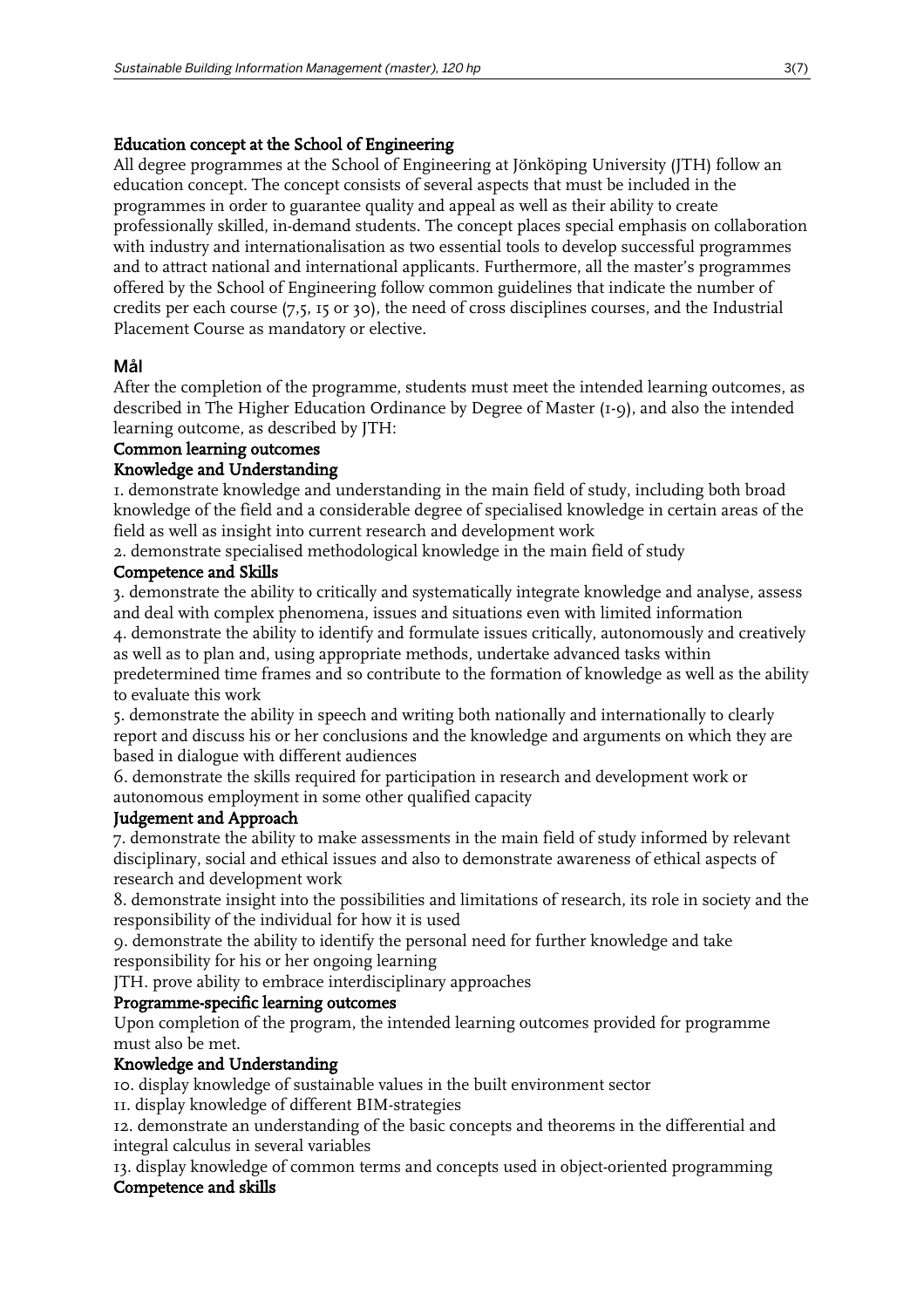14. demonstrate the ability to independently use modern computing and information technology in the built environment sector to create sustainable values

15. demonstrate the ability to manage BIM-based building process

16. demonstrate the ability to assess the validity of the results from (digital) methods and tools in building projects

#### Judgement and Approach

17. demonstrate the ability to assess the validity of the results from (digital) methods and tools in building projects

18. demonstrate skills in proposing and evaluating modularization of products

19. demonstrate an understanding of the relation between platforms and product lifecycle management

20. demonstrate the ability to develop and implement simple programs and algorithms in a high-level programming language

#### Innehåll

#### Programme principles

The programme consists of 11 mandatory and 4 elective courses. The programme begins with two fundamental courses: Scientific Introduction to BIM and Sustainability provides with scientific basis within the two main programme's concepts and prepare the students for the scientific approach promoting academic reading and writing. The course Analyses, Simulations and Assessment systems provides fundamental knowledge and understanding concerning the use of sustainability systems and applicable BIM-tools.

The course Introduction to Script Programming gives essential understanding of programming language/s used in parallel and following courses, such as Parametric Design and BIM - Requirements and Specifications. BIM - Requirements and Specifications focuses on the use of BIM to achieve goals and values in building projects. The outcome knowledge will be used in the course BIM Management, Control and Evaluation, where the students gain competences and skills in manage, control, and evaluate BIM-based projects. In the course Implementation of Digital Technologies and the Construction Industry, students will receive knowledge and understanding of the organizational and managerial aspects of implementing digital technologies in the building industry. This course will be open for practitioners' applicants. It will also prepare students for the elective Industrial Placement Course in Built Environment course, where students can challenge the gained knowledge and skills at relevant companies. The courses Parametric Design and Product and Production Platforms prepare the students with knowledge regarding automatized technic for design and automatization and their industrial applications. Advanced Building Information Delivery focus on the present and future development of BIM and the demands that this development gives concerning the role of engineers and continuous ongoing learning. The course Research Methods for the Built Environment prepares the students with scientific approaches and knowledge about the research methods relevant in the field of study and to be applied in the Final Project Work in Built Environment.

#### Programme progression

The programme contains two different lines of progression:

- BIM Strategy
- Scientific approach for the Built Environment

BIM Strategy constitutes the core of the programme promoting a holistic view on the use of digitalization in the development of the products for the built environment. Product development theories provide the students with knowledge about different environmental, economic, and social aspects that must be taken into consideration in all stages of the construction process; BIM strategies are used to accomplish this.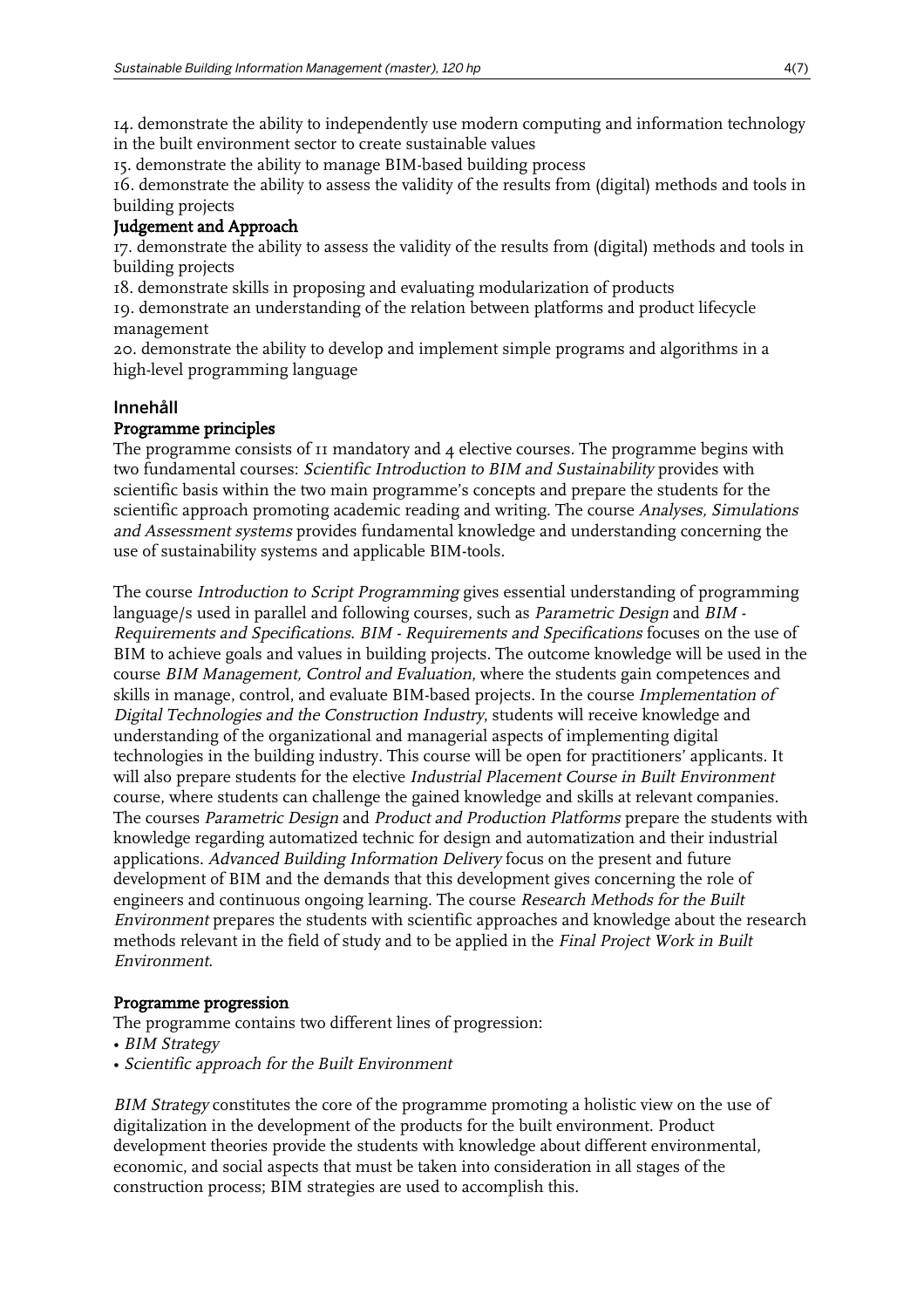Other courses provide knowledge of requirements and specifications concerning BIM that are necessary to drive BIM strategies and to obtain the information needed in the construction process. This knowledge will be used directly in the course such as BIM – Management, Control and Evaluation, where the students will gain competences and skills in how to manage, control and evaluate BIM-based projects. Together with knowledge concerning organizational and management aspects related to BIM strategies' implementation, in courses as Implementation of Digital Technologies and the Construction Industry the students understand and learn how to implement the current BIM strategies in the construction industry.

Courses such as Parametric Design and Product and Production Platform promote a different use of embedded information. The first aims to teach the students tools and procedure to optimize buildings' design and performances; the second uses digital model to enhance the industrial production of buildings and building components.

The BIM Strategy line of progression ends with the course Final Project Work in Built Environment, where the students can focus on developing new BIM strategies applying scientific approaches.

The Scientific approach for the Built Environment line begins with the course Scientific Introduction to BIM and Sustainability, where the students use research methods to gain basic knowledge concerning the major topics addressed in the programme and further used the acquired knowledge to evaluate BIM based projects in the course *BIM- Management, Control,* and Evaluation. Research methods for the Built Environment develops this further, focusing on how research methods can be used to produce new knowledge in Built Environment subject and in particular in the two department's areas of excellence: Well-being and performance in buildings through lighting, and Barriers and drivers for a digitally driven development of the built environment sector.

#### Kurser

#### Obligatoriska kurser

| Kursbenämning                                                              | Hp  | Huvudområde                             | Fördjupning      | Kurskod       |
|----------------------------------------------------------------------------|-----|-----------------------------------------|------------------|---------------|
| <b>Advanced Building Information</b><br>Delivery                           | 7,5 | Bebyggd miljö                           | A1F              | TADS23        |
| Analyses, Simulations and<br>Assessment systems                            | 7,5 | Bebyggd miljö                           | A <sub>1</sub> N | TASR22        |
| BIM - Management, Control and<br>Evaluation                                | 7,5 | Bebyggd miljö                           | A1F              | TBMS23        |
| <b>BIM - Requirements and</b><br>Specifications                            | 7,5 | Bebyggd miljö                           | A1N              | TBRR22        |
| Examensarbete i Bebyggd miljö                                              | 30  | Bebyggd miljö                           | A <sub>2</sub> E | TEBV24        |
| Implementation of Digital<br>Technologies and the Construction<br>Industry | 7,5 | Bebyggd miljö                           | A1N              | TIDR23        |
| Parametric Design                                                          | 7,5 | Bebyggd miljö                           | A1N              | TPDR23        |
| Produkt- och produktionsplattformar                                        | 7,5 | Produktionssystem,<br>Produktutveckling | A1F              | TPDS22        |
| Research Methods for the Built<br>Environment                              | 7,5 | Bebyggd miljö                           | A1F              | TRBS23        |
| Scientific Introduction to BIM and<br>Sustainability                       | 7,5 | Bebyggd miljö                           | A1N              | <b>TSIR22</b> |
| Skriptprogrammering                                                        | 7,5 | Informatik                              | G1N              | TSTG17        |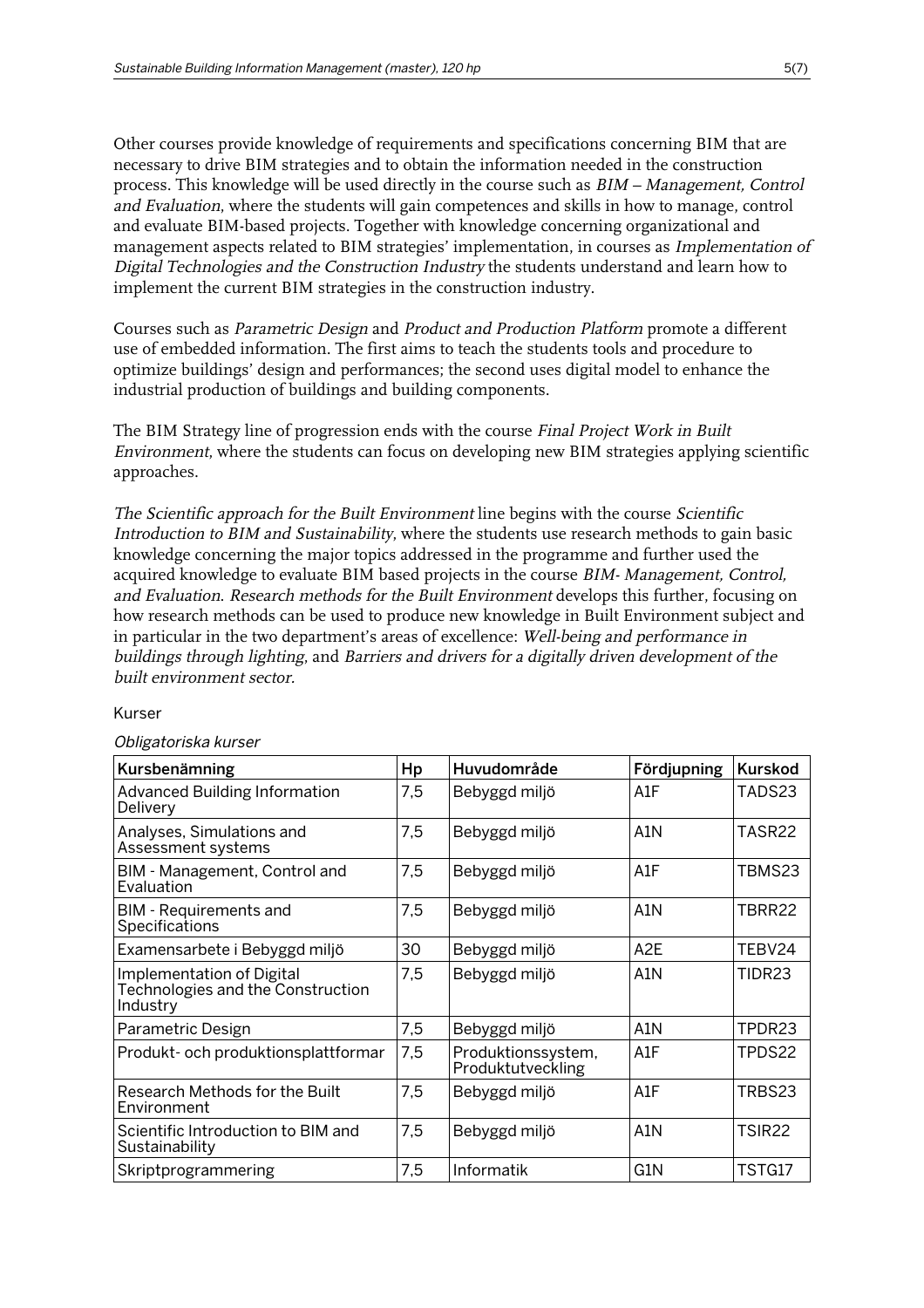#### Valbara kurser

| Kursbenämning                                                    | Hp  | Huvudområde   | Fördjupning | Kurskod |
|------------------------------------------------------------------|-----|---------------|-------------|---------|
| Change Management <sup>1</sup>                                   | 7,5 | Bebyggd miljö | A1N         | TCMR23  |
| Flervariabelanalys <sup>1</sup>                                  | 7,5 |               | l G1F       | TFVK17  |
| Industrial Placement Course in Built<br>Environment <sup>1</sup> | 15  | Bebyggd miljö | A1F         | TIBS23  |
| Urban Information Management <sup>1</sup>                        | 7,5 | Bebyggd miljö | ⊺A1F        | TUIS23  |

#### Programöversikt

#### Årskurs 1

| Termin 1                                                        |                                                         | Termin 2                                                                        |                           |  |
|-----------------------------------------------------------------|---------------------------------------------------------|---------------------------------------------------------------------------------|---------------------------|--|
| Period 1                                                        | Period 2                                                | Period 3                                                                        | Period 4                  |  |
| Analyses, Simulations and<br>Assessment systems, 7,5 hp         | <b>BIM</b> - Requirements and<br>Specifications, 7,5 hp | Produkt- och<br>produktionsplattformar, 7,5<br>hp                               | Parametric Design, 7,5 hp |  |
| Scientific Introduction to<br>BIM and Sustainability, 7,5<br>hp | Skriptprogrammering, 7,5<br>hp                          | BIM - Management, Control and Evaluation, 7,5 hp                                |                           |  |
|                                                                 |                                                         | Implementation of Digital Technologies and the<br>Construction Industry, 7,5 hp |                           |  |

#### Årskurs 2

| Termin 3                                                                 |                                                          | Termin 4                             |          |  |
|--------------------------------------------------------------------------|----------------------------------------------------------|--------------------------------------|----------|--|
| Period 1                                                                 | Period 2                                                 | Period 3                             | Period 4 |  |
| Change Management $I$ , 7,5<br>hp                                        | <b>Advanced Building</b><br>Information Delivery, 7,5 hp | Examensarbete i Bebyggd miljö, 30 hp |          |  |
| Flervariabelanalys $\frac{1}{2}$ , 7,5 hp                                | Research Methods for the<br>Built Environment, 7,5 hp    |                                      |          |  |
| Industrial Placement Course<br>in Built Environment <sup>1</sup> , 15 hp |                                                          |                                      |          |  |
| Urban Information<br>Management <sup>1</sup> , 7,5 hp                    |                                                          |                                      |          |  |

#### Undervisning och examination

Throughout the academic year, typically, two courses are taken in parallel. Examination forms and grades are given by each course module, respectively. The programme overview shows the programme structure for both years and may be changed during the programme. For updated programme overview visit http://www.ju.se

#### Förkunskapskrav

Examen om minst 180 hp med lägst 90 hp i huvudområdet byggnadsteknik, arkitektur eller produktutveckling (med relevanta kurser i ljusdesign) eller motsvarande svensk eller utländsk utbildning. Dessutom krävs 15 hp i matematik och 7,5 hp i BIM eller 3D-CAD, eller motsvarande, samt kunskaper i Engelska 6 eller motsvarande.

#### Villkor för fortsatta studier

In order to begin the second year, at least 30 credits from the programme's first year must be completed.

#### Examenskrav

För Teknologie Masterexamen med huvudområdet Bebyggd miljö, inriktning Sustainable Building Information Management krävs fullgjorda kurser om minst 120 högskolepoäng (hp) enligt gällande utbildningsplan varav minst 60 hp inom huvudområdet Bebyggd miljö samt 21 hp Matematik. Dessutom krävs avlagd Högskoleingenjörs/Teknologie kandidatexamen eller motsvarande svensk eller utländsk examen.

#### Kvalitetsutveckling